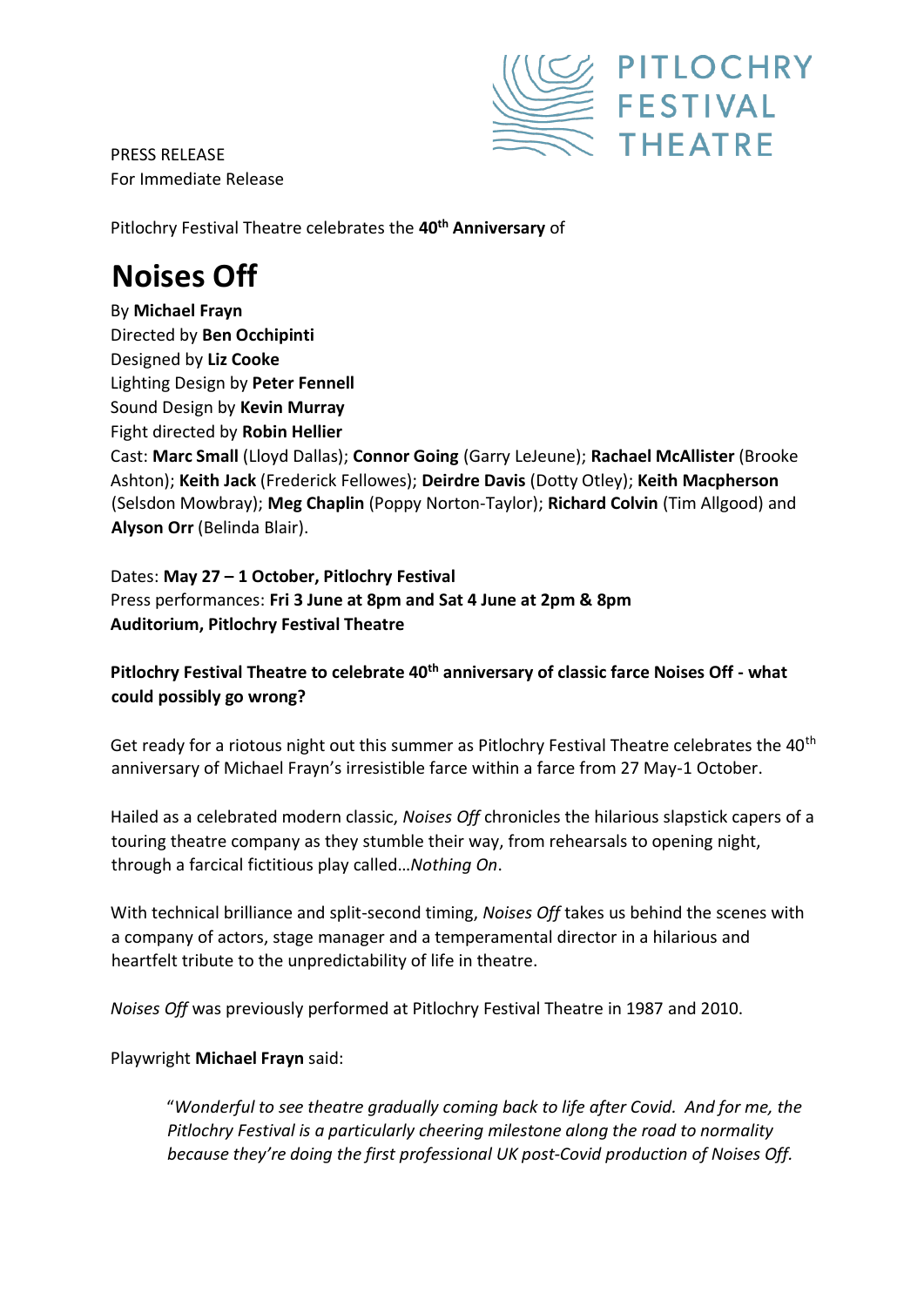

*So, thank you, Pitlochry! I send you my* 

*very best wishes for the production, and I hope it helps to spread a little cheerfulness around."*

*Noises Off's* exciting cast will feature **Marc Small** (*Barefoot in the Park*, Pitlochry Festival Theatre); **Connor Going** (*Wind in the Willows*, Pitlochry Festival Theatre and *The Choir of Man*, Australia and USA tour); **Rachael McAllister** (*A Christmas Carol,* Pitlochry Festival Theatre); **Keith Jack** (*Any Dream Will Do*, BBC; *Joseph and his Amazing Technicolour Dreamcoat* and *Fame*, UK Tours); **Deirdre Davis** (Eileen Donachie in *River City*, BBC Scotland, *Bold Girls*, Citizens Theatre and *Monarch of the Glen*, Pitlochry Festival Theatre); **Keith Macpherson** (*The Yellow Door*, Lyceum/ Edinburgh International Book Festival; *Waiting for Godot*, Citizens Theatre and *Stan and Ollie*, BBC Films); **Meg Chaplin** (*Arrival*, imPOSSIBLE and *The Midnight Child*, UK Tour); **Richard Colvin** (*Sunshine on Leith*, UK Tour and *A Christmas Carol*, Bolton Octagon) and **Alyson Orr** (*Cinderella*, Pavilion Theatre Glasgow).

*Noises Off* is directed by **Ben Occhipinti** with set and costume design by **Liz Cooke**, lighting design by **Peter Fennell** and sound design by **Kevin Murray**.

Director and Pitlochry Festival Theatre Associate Director **Ben Occhipinti** said:

*"It is a great privilege to be directing Michael Frayn's Noises Off in its 40th anniversary year. It probably goes without saying that this play is one of the greatest farce's ever written and I am in no doubt that audiences will enjoy watching and laughing together this summer. Michael Frayn is such an exceptional dramatist that he's been able to create such a brilliant story with many loveable characters whilst also making us belly laugh. With a brilliant company of actors, it is sure to bring the house down as they try to manage all the doors and sardines! The design is wondrous, so I also know audiences will love to enjoy the mise-en-scène which Noises Off has become infamous for over the years."* 

The idea for *Noises Off* came to playwright **Michael Frayn** after watching from the wings a production of his 1970 farce *The Two of Us* with **Richard Briers** and **Lynn Redgrave** at the Garrick Theatre. He noted that seeing the actors dashing between the different doors backstage was all far funnier from behind than it was out front.

Frayn didn't get round to working on anything until 1977, when he wrote a 15-minute version for a charity event. At the request of his associate, **Michael Cordon**, Frayn expanded this into what would become *Noises Off*.

The original production directed by **Michael Blakemore** opened to great acclaim at the Lyric Hammersmith Theatre in 1982 starring **Patricia Routledge** and **Paul Eddington** and went onto transfer to the Savoy Theatre where it won Best Comedy of the Year at the Olivier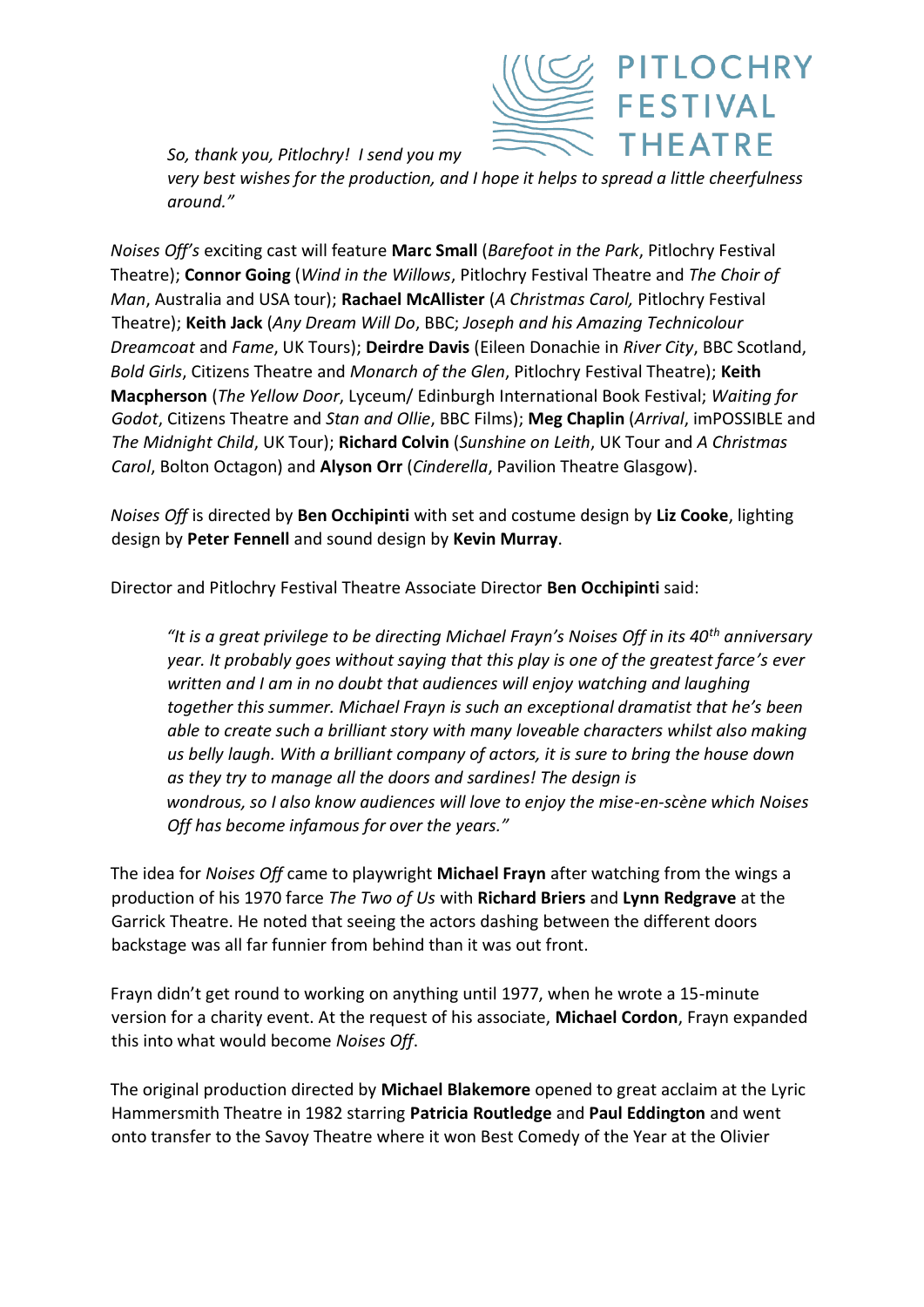

Awards. The iconic play has been performed worldwide and was made into a film in 1992 starring **Michael Caine**.

*Noises Off* runs from 27 May - 1 October. Tickets are available from the Box office on **01796 484626** or online at [pitlochryfestivaltheatre.com](http://www.pitlochryfestivaltheatre.com/)

**-Ends-For all press interviews please contact Duncan Clarke PR: T 07880893750 or E duncanclarkepr@gmail.com**

**NOTES TO EDITORS Press performances: Fri 3 June at 8pm and Sat 4 June at 2pm & 8pm Auditorium, Pitlochry Festival Theatre.** 

**CREATIVE TEAM**  Pitlochry Festival Theatre celebrates the **40th Anniversary** of **Noises Off**  By **Michael Frayn** Directed by **Ben Occhipinti** Designed by **Liz Cooke** Lighting Design by **Peter Fennell** Sound Design by **Kevin Murray**  Fight directed by **Robin Hellier** Cast: **Marc Small** (Lloyd Dallas); **Connor Going** (Garry LeJeune); **Rachael McAllister** (Brooke Ashton); **Keith Jack** (Frederick Fellowes); **Deirdre Davis** (Dotty Otley); **Keith Macpherson** (Selsdon Mowbray); **Meg Chaplin** (Poppy Norton-Taylor); **Richard Colvin** (Tim Allgood) and **Alyson Orr** (Belinda Blair).

**Listings Noises Off May 27 – 1 October Eve perf at 8pm**: May: 27, 28, 30 / June: 3, 4, 20, 25, 29 & 30 / July: 9, 11, 14, 23, 29 / August: 3, 4, 8, 20, 29 September: 2, 7, 13, 24 & 26 Sept / October: 1 **Mat at 2pm**:4 June and 8 & 14 Sept

**Ticket prices:** From £16-£39 **Box Office and group bookings:** 01796 484626 **email**  boxoffice@pitlochryfestivaltheatre.com **Website:** [pitlochryfestivaltheatre.com](http://www.pitlochryfestivaltheatre.com/)

**Pitlochry Festival Theatre. A Theatre for Everyone. A Theatre for a Lifetime.**